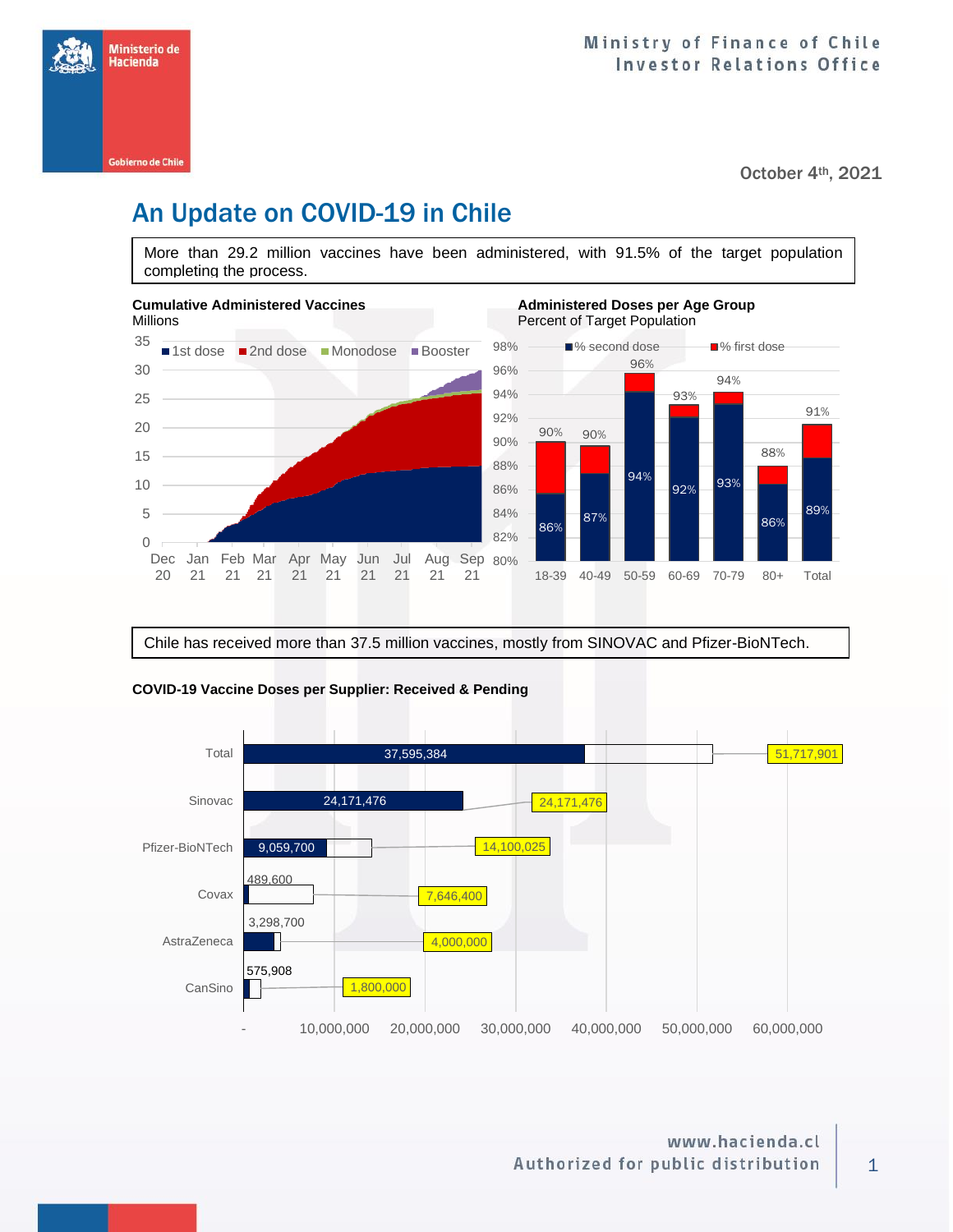

October 4<sup>th</sup>, 2021

Cases have reached their lowest level since last year, while PCR test positivity rate continues to decline.

#### **COVID-19 Cases in Chile PCR Test Positivity Rate PCR Test Positivity Rate**

Ministerio de Hacienda

**Gobierno de Chile** 

People (thousands), Data through October 3rdt





The fall in cases continues to support a gradual relaxation of mobility restricting measures; as of October 4<sup>th</sup>, 2021, no commune is in lockdown. From the first of October, the curfew and the quarantine phase no longer apply to the entire national territory. On the other hand, more than a 95% of the population has reached the highest degree of mobility contemplated in the "paso a paso" plan.



**Share of Population per Phase Nationwide Mobility**  . Percent deviation with respect to pre-Covid levels

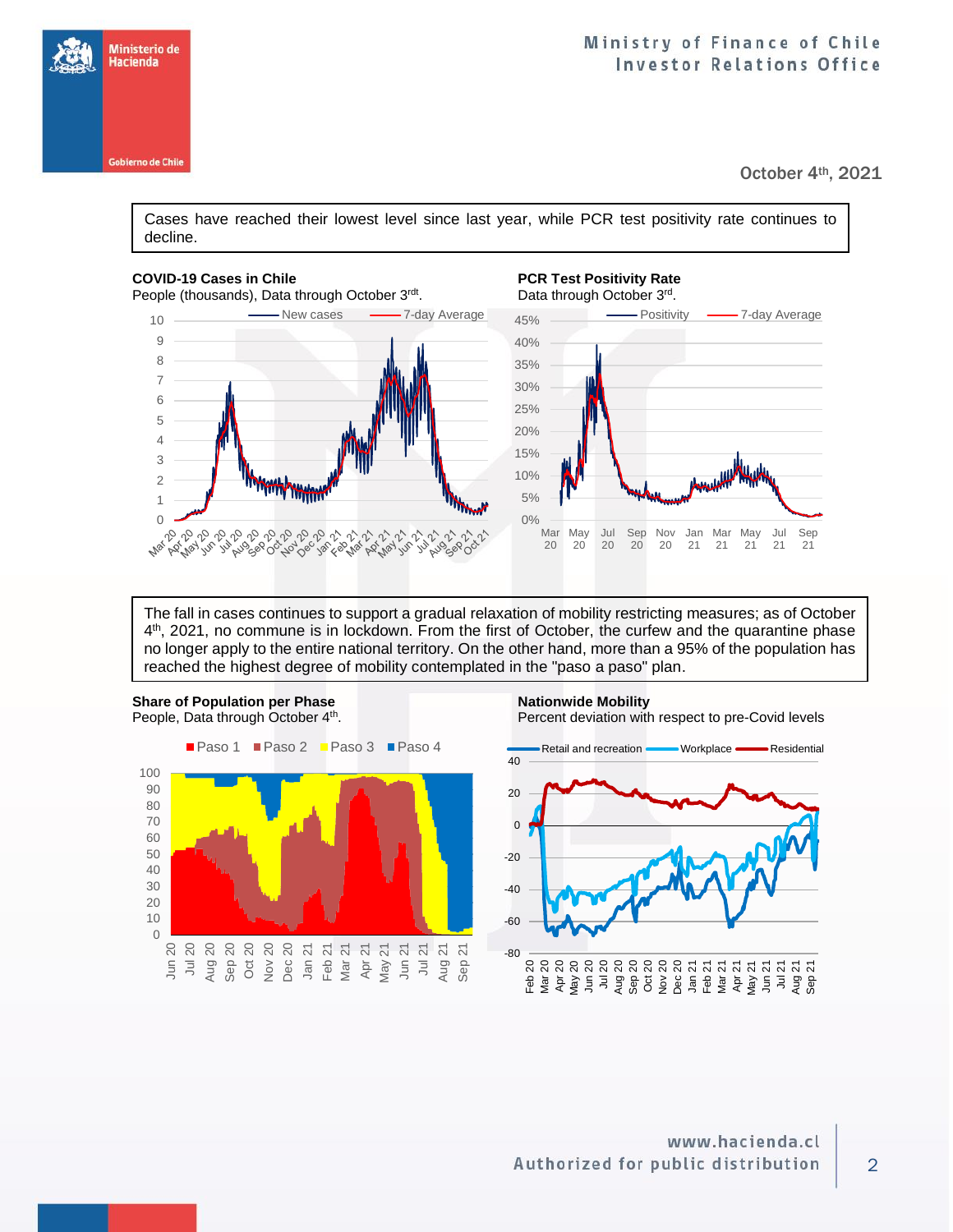## Ministry of Finance of Chile **Investor Relations Office**

October 4<sup>th</sup>, 2021





ICU patients have declined significantly over the last week across age groups. The average age of ICU patients continues to gradually increase.



Age, data through October 3rd.



Source: Ministry of Health Source: Ministry of Science